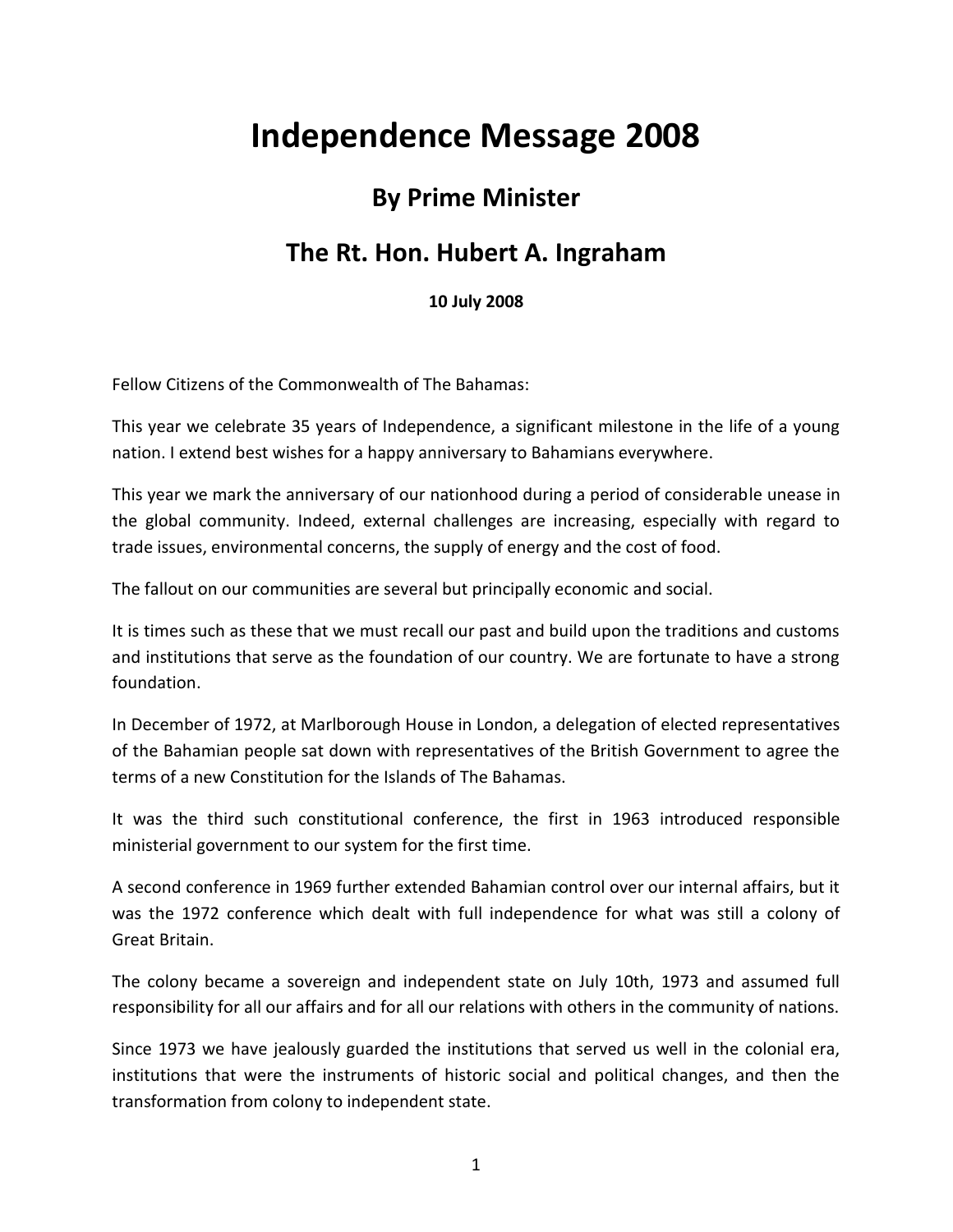So as we celebrate this 35th anniversary of our independence, it is right for us to renew our commitment to guard and defend our institutions and the principles that give life and meaning to them.

Our parliamentary institutions represent the will and desire of the Bahamian people to be governed by representatives chosen from among the citizens in free and democratic processes.

Our judicial institutions represent our firm commitment to the rule of law that guarantees access to due process and fair judgment for all our citizens and, indeed, for the stranger within our gates.

There are other institutions that we should also celebrate. I speak of an array of social, cultural, commercial, industrial, sports and charitable organizations and associations.

These are indispensable to the healthy growth and development of a nation and represent the best of a free people at work and play and nation-building.

Then there are the churches that flourish in an atmosphere of religious freedom and bear eloquent testimony to the spiritual dimensions of our people.

Last year we paid special tribute to our forebears who helped pave the way for our advancement in many disciplines and pursuits.

I pay tribute to Bahamians everywhere. I wish to pay special tribute to all those Bahamians who, over the years, have helped to put and keep our country on the international map by their work and achievements.

I speak of those who work in our diplomatic, tourism and maritime services in the Americas, in Europe and in the Far East.

Most of the service they render is quiet and little recognized but vitally important. Most of them will be celebrating independence at their posts in foreign lands.

There are others who have, over the years, brought us fame and glory by their achievements in different areas.

In this Olympic year it is fitting that we especially celebrate the spectacular accomplishments of Bahamian sports men and women and give encouragement to those who will represent us in Beijing next month.

Naturally, we hope that they will be the proud bearers of medals on their return. Regardless to their performance we know that they will make us proud by competing to the best of their